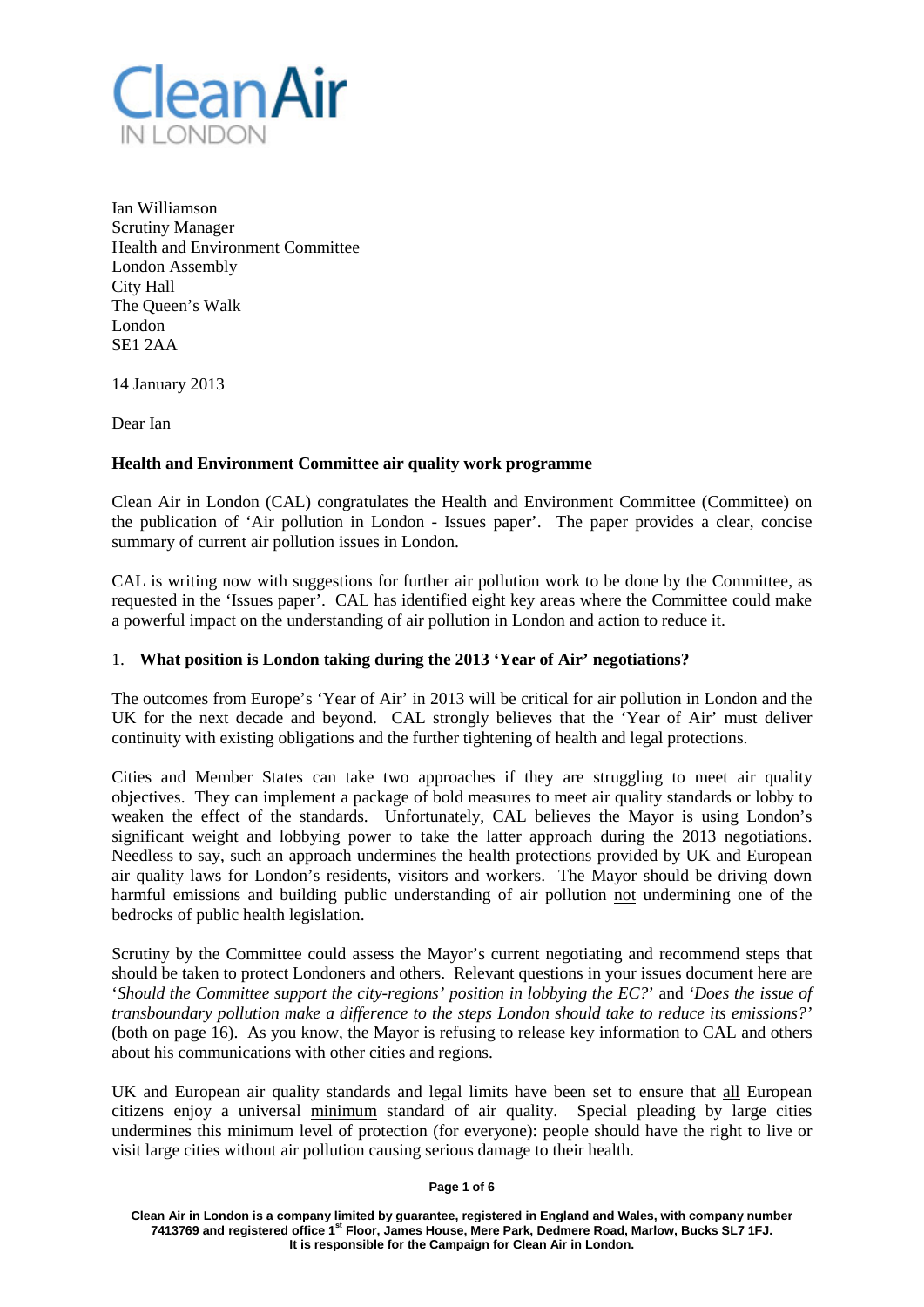

Transboundary air pollution further demonstrates why air quality objectives must apply equally everywhere. Cities such as London are huge sources of air pollutants; if air quality standards are relaxed for large cities it makes it more difficult for nearby towns and cities to meet their own air quality objectives. 'Imported' air pollution should be noted in London's air quality strategies, but the city should also recognise its status as a major air pollution 'exporter' at both the UK and European scale.

CAL understands that 'Partnership agreements' have been suggested as a way to 'finesse' current and future breaches of nitrogen dioxide  $(NO<sub>2</sub>)$  laws. CAL urges the Committee to consider whether such agreements are appropriate in any circumstances and, if they are, when and how might they be used?

# **2. What action must be taken to protect the public from diesel exhaust?**

CAL gave oral evidence to the Committee last year highlighting the latest advice from the World Health Organisation that diesel exhaust is carcinogenic for humans. We need to know how much diesel exhaust is emitted in what areas of London, how it can be reduced, who is exposed and how can people be protected?

Are nanoparticles used to reduce diesel fuel consumption and does this matter? Why are diesel particulate filters being removed from vehicles and engine control units disconnected and are such vehicles no longer roadworthy and/or insurable?

As you may know, the Mayor has resisted some CAL efforts to obtain detailed information about the quantity of current diesel exhaust emissions in London.

## **3. How high are levels of air pollution in the London Underground and does it matter?**

There is little public information about levels of air pollution in the London Underground or its possible health effects.

In MQT answers, the Mayor has said:

• MQT 3330/2011, 16 November 2011

"As the figures below show, the levels of tunnel dust remain stable compared with those last reported in my answer to question 2546/2011. All readings are less than one third of the Health and Safety Executive limit for general dust, and exposure remains safe for both staff and customers.

Year Dust level in milligrams per metre cubed  $(mg/m<sup>3</sup>)$ 

| 2009/10 | $0.030$ to 1.270 |
|---------|------------------|
| 2010/11 | $0.030$ to 1.230 |

"Dust levels vary by location which is why a range is given."

• MQT 0282/2012, 25 January 2012

#### **Page 2 of 6**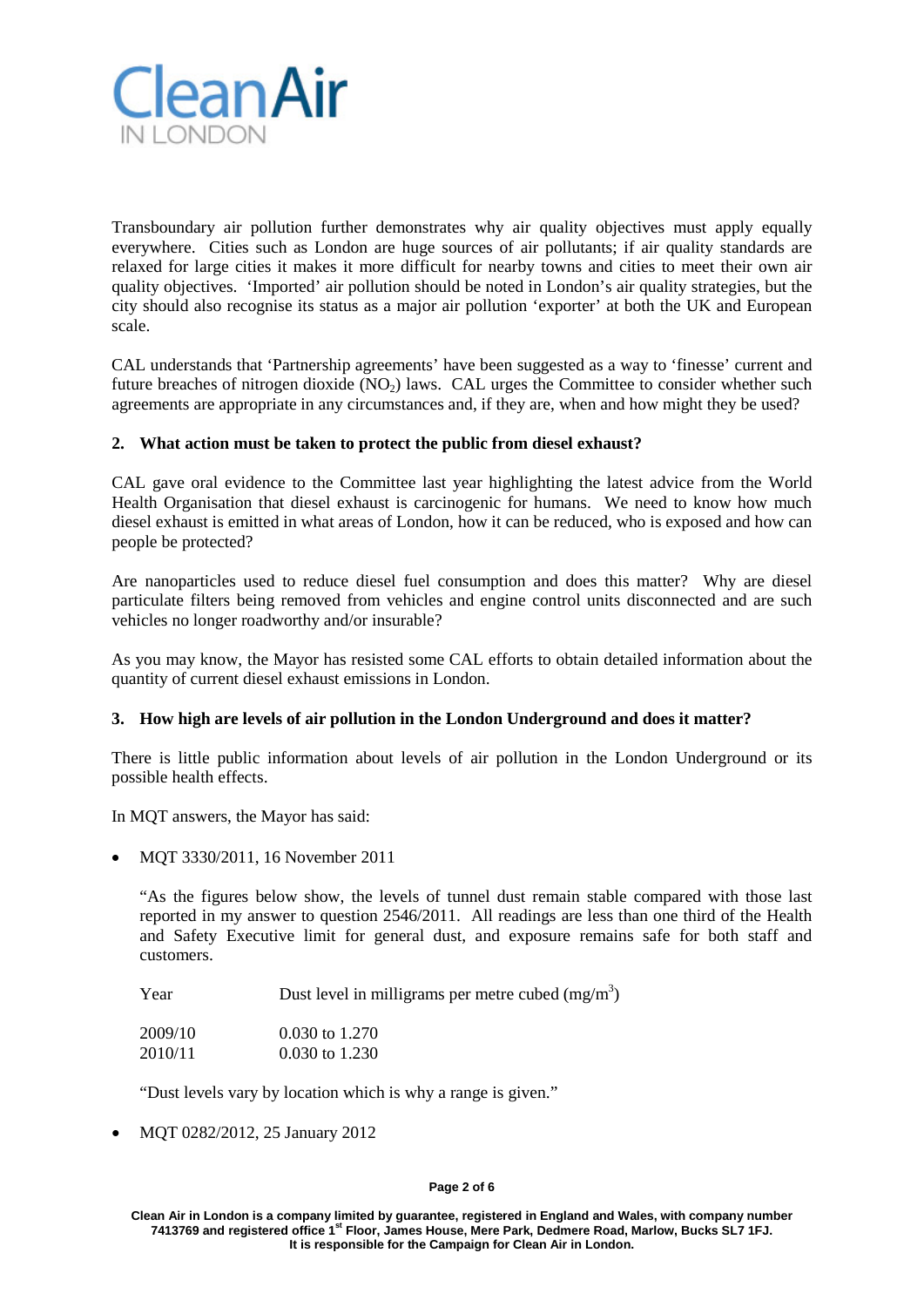

"[London Underground] regularly monitors levels of dust on the Tube within two parameters: air quality experienced by train staff and by station staff. Measurements show that these levels are consistently below the guidance levels recommended by HSE, Institute of Occupational Medicine and the Trade Union Congress."

In CAL's opinion, the above statements from the Mayor raise several questions including:

- Why is the Mayor making (and/or relying on?) comparisons between static levels and WELs? As CAL understands it, the monitoring done for Transport for London (TfL) is for static levels of dust which cannot be compared directly with the HSE's Workplace Exposure Levels (WELs) or the WELs suggested by the Institute of Occupational Medicine. These levels are expressed over a specified period of time (usually eight hours). Has any testing been done across the Tube network over an eight hour or other time period and if so what?
- Why did the Mayor not mention monitored levels around those suggested by IOM and the TUC?:
	- o the HSE updated its guidance on Workplace Exposure (WEL) limits (EH40/2005 Workplace Exposure limits) on 19 December 2011 for respirable dust and inhalable dust to 4 mg/m<sup>3</sup> and 10 mg/m<sup>3</sup> respectively;
	- o the IOM "[suggested] that, until safe limits are put in place, employers should aim to keep exposure to respirable dust below 1 mg/m<sup>3</sup> and inhalable dust below 5 mg/m<sup>3</sup>" (IOM, 5 May 2011); and
	- o "Because of the serious health risks that exposure to dust can cause the TUC believes that unions and union health and safety representatives should try to ensure that employers follow a precautionary standard of 2.5 mg/m<sup>3</sup> for inhalable dust (as opposed to the current 10 mg/m<sup>3</sup> standard) and 1 mg/m<sup>3</sup> for respirable dust (as opposed to the current 4  $mg/m<sup>3</sup>$  standard) for all general dust and dusts where there is not a lower [Workplace Exposure Limits]." (TUC, 1 September 2011)

In other words, the suggestions from IOM and the TUC for respirable dust are one-quarter not one-third of the level recommended by the HSE i.e. illustratively  $1.000 \text{ mg/m}^3$  compared to  $1.230$  $mg/m<sup>3</sup>$  recorded in static levels.

Was the Mayor correct to give an absolute assurance that 'exposure remains safe' when it is around or near some guideline levels in some locations?

As CAL understands it, scientists have found no safe level for exposure to airborne particulate matter. Indeed, CAL's understanding is that exposure to 'dust' can adversely affect health and it is important to keep dust concentrations as low as possible. In CAL's opinion, it is wrong therefore for the Mayor to say or imply that such pollution is 'safe' when it is around some guideline levels in some locations: it is a bit like saying it's safe to drive at the speed limit (in some countries).

CAL would like to see this subject investigated by the Committee with a view to establishing *inter alia*: actual levels of air pollution in the London Underground and trends; a range of expert opinions on possible health impacts from exposure to it; and whether and if so what warnings might be issued

#### **Page 3 of 6**

**Clean Air in London is a company limited by guarantee, registered in England and Wales, with company number 7413769 and registered office 1st Floor, James House, Mere Park, Dedmere Road, Marlow, Bucks SL7 1FJ. It is responsible for the Campaign for Clean Air in London.**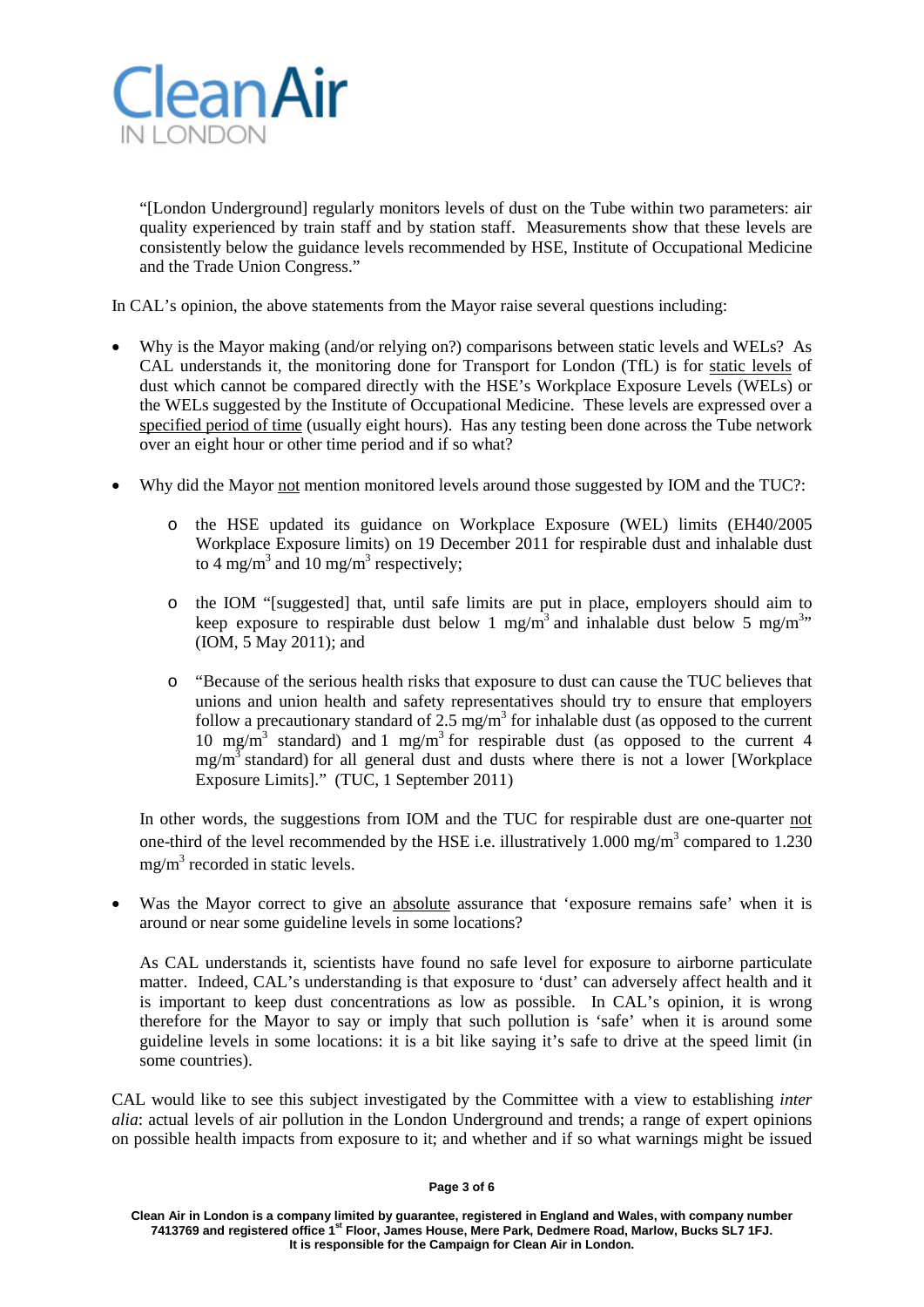

to the most vulnerable people. The Committee might also investigate plans to introduce the 'Tunnel Cleaning Train' later this year.

# **4. How will London meet air quality requirements for**  $PM_{2.5}$ **;**  $PM_{10}$  **and**  $NO_2$ **?**

CAL supports the suggestion that *'The Committee could investigate what further measures may be needed to meet PM2.5 limits.'* (page 15). This work could build upon the recently published Air Quality Experts Group report 'PM<sub>2.5</sub> in the UK' <sup>Note 1</sup> and the forthcoming recommendations from the World Health Organisation that CAL understands will be published on 30 January 2013.

CAL suggests that a scrutiny report by the Committee could cover:

- how  $PM_{2.5}$  is monitored in London, and whether Defra is meeting the monitoring requirements of the EU Air Quality Directive;
- the legal requirements of the  $PM_{2.5}$  objectives for both the Mayor and the UK Government;
- trends in  $PM_{2.5}$  concentrations; and
- additional measures needed in order to meet the  $PM<sub>2.5</sub>$  objectives

Similar investigations are needed for  $PM_{10}$  and  $NO_2$ . Please also investigate the levels of  $PM_{10}$  around waste and construction sites in London and action needed to reduce them e.g. Neasden Lane in Brent.

## **5. How can Londoners be empowered to make choices about their own exposure to air pollution?**

CAL supports the suggestion that '*The Committee could review how Londoners can be empowered to make choices about their own exposure to air pollution.'* (page 17). Such a review should focus on the effective use of 'smog alerts' and the advice people should be given to help them reduce their exposure to polluted air. As far as CAL is aware, the only smog alert systems for Londoners are the London Air Quality Network and the opt-in airTEXT system.

CAL believes that the Mayor should be doing much more to ensure that warnings of pollution episodes are widely and actively communicated, for example through TV, local newspapers, weather websites and social media. When air pollution is 'Moderate' or above vulnerable people should be warned and when it is 'High' or 'Very high' the general populace should be warned. As CAL understands it, the (otherwise) excellent Met Office and BBC air pollution forecasts do not address urban roadside air pollution i.e. they forecast 'background' levels of pollution.

As you know, the Government has not issued a press release warning of smog since April 2011 when it made headline news. The Mayor refuses to issue such warnings saying it is for the Government despite his own estimates showing there have been many hundreds of additional hospital admissions during smog episodes in the last five years alone (MQT 4295/2012, 19 December 2012).

Are people forgetting that one of the biggest issues needing to be addressed is traffic-related air pollution? What action is being taken to protect school children? How is the CityAir programme being rolled out within London?

The Committee should also investigate the steps being taken by the Mayor to ensure the widespread and robust monitoring and reporting of air pollution data.

#### **Page 4 of 6**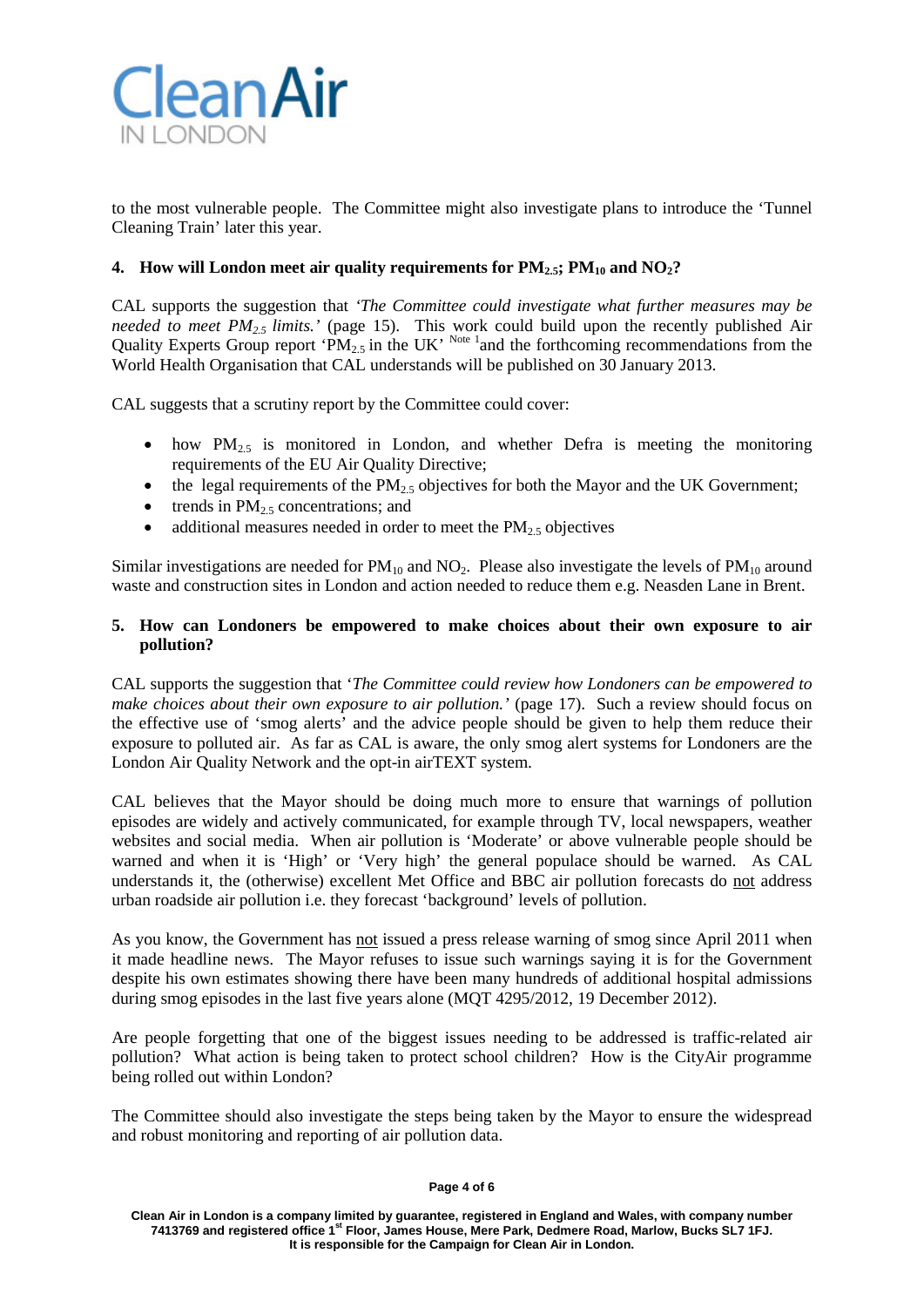

# **6. How can public health authorities be persuaded (and supported) to play a leading role in tackling air pollution?**

CAL supports the suggestion that *'The Committee could investigate what support public health authorities need, to play a leading role in tackling air pollution*' (page 18), however the topic needs to be expanded to investigate how public health authorities can be persuaded to adopt the issue of air quality in their assessments and strategies. CAL has been monitoring (and responding to) draft public health strategies in London as they emerge, and so far is aware of only one (the City of London) who has assessed air quality in its Joint Strategic Needs Assessment and prioritised it in its Health and Wellbeing Strategy. Air pollution should also be prioritised by the Mayor's overarching London Health Improvement Board.

CAL understands that the Department of Health is due to publish additional statistics on local air pollution health impacts during early 2013, which will include the number of attributable deaths and years of life lost for each local authority in England. A Committee investigation could spotlight these statistics, and also help to clarify some of the inaccurate comparisons often made on relative health impacts. For example, the health impacts of air pollution are often compared to cancer deaths, but air pollution is a cause of disease whilst cancer is an outcome. We need clarity on 'exposures' and 'outcomes' and the impact of non-communicable diseases generally which a Committee report could bring.

# **7. How can indoor air quality in London be improved?**

We spend the majority of our time inside of buildings, and most of our exposure to polluted air comes when we are indoors. Whilst there is a relationship between indoor and outdoor air quality, indoor air quality is also influenced by building design and the presence of mechanical ventilation/ filtration systems. Very little attention has been paid to date on indoor air quality in London, and research by CAL Note3 has revealed that public bodies have a poor understanding of the air filtration systems fitted to their buildings. A Committee report would help to move indoor air quality up the agenda to achieve significant health improvements and energy savings.

## **8. How can the Mayor's air quality and climate change objectives be aligned and co-managed?**

The Mayor's air quality and climate change strategies are distinct, and considerations around cobenefits and trade-offs seem only to be made when the two strategies come into conflict. The Committee could investigate how both sets of objectives can be achieved in a way that maximises cobenefits and minimises trade-offs i.e. prioritising technologies with both air quality and climate change benefits and carefully managing the deployment of low carbon technologies with negative air quality impacts.

Priority issues include:

• Combined Heat and Power (CHP). The Mayor plans to increase hugely the use of gas fired CHP in London. However, modelling suggests this could have very significant negative air quality impacts in central London. More work is needed to understand the technologies used, whether they should deployed in large cities at all and how adverse air quality impacts could be minimised;